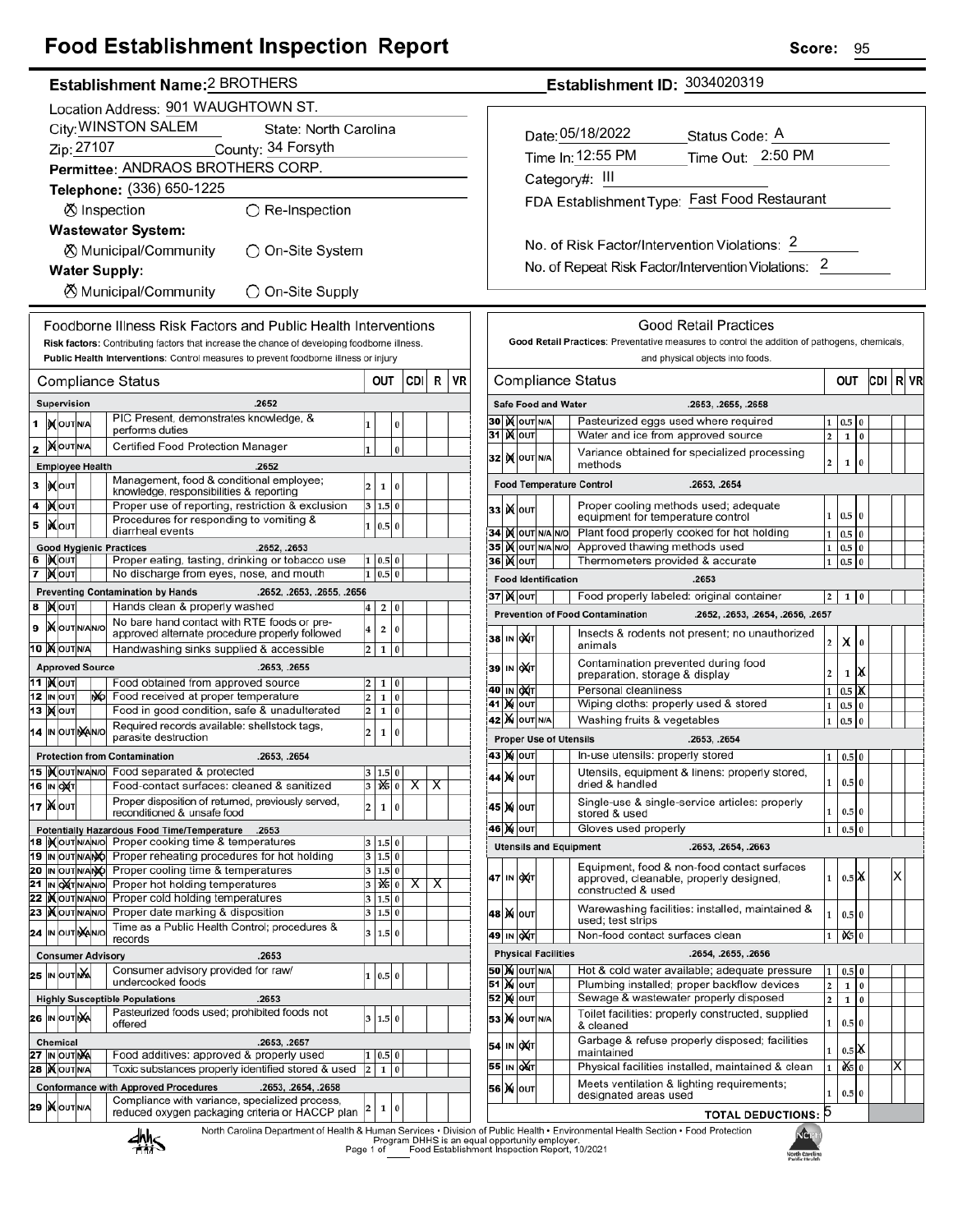# Comment Addendum to Food Establishment Inspection Report

| Date: 05/18/2022<br>Location Address: 901 WAUGHTOWN ST.<br>$[X]$ Inspection $\Box$ Re-Inspection                                                                      |  |  |  |  |  |  |  |  |
|-----------------------------------------------------------------------------------------------------------------------------------------------------------------------|--|--|--|--|--|--|--|--|
|                                                                                                                                                                       |  |  |  |  |  |  |  |  |
| City: WINSTON SALEM<br>State: <sup>NC</sup><br> X <br>Comment Addendum Attached?<br>Status Code: A                                                                    |  |  |  |  |  |  |  |  |
| County: 34 Forsyth<br>Zip: 27107<br>Water sample taken? $\Box$ Yes $\Box$ No<br>Category $#$ : $   $                                                                  |  |  |  |  |  |  |  |  |
| Wastewater System: X Municipal/Community   On-Site System<br>Email 1:wachkhoury@hotmail.com<br>Water Supply: $\overline{x}$ Municipal/Community $\Box$ On-Site System |  |  |  |  |  |  |  |  |
| Permittee: ANDRAOS BROTHERS CORP.<br>Email 2:                                                                                                                         |  |  |  |  |  |  |  |  |
| Telephone: (336) 650-1225<br>Email 3:                                                                                                                                 |  |  |  |  |  |  |  |  |
| Temperature Observations                                                                                                                                              |  |  |  |  |  |  |  |  |

| Effective January 1, 2019 Cold Holding is now 41 degrees or less |                                         |                  |          |           |          |      |  |  |
|------------------------------------------------------------------|-----------------------------------------|------------------|----------|-----------|----------|------|--|--|
| Item<br>hot water                                                | Location<br>3 comp                      | Temp Item<br>133 | Location | Temp Item | Location | Temp |  |  |
|                                                                  |                                         |                  |          |           |          |      |  |  |
|                                                                  | lactic acid sanitizer 3 comp (1000 ppm) | 0                |          |           |          |      |  |  |
| chicken liver                                                    | reheat                                  | 177              |          |           |          |      |  |  |
| chicken liver                                                    | hot holding                             | 112              |          |           |          |      |  |  |
| chicken leg                                                      | hot holding                             | 160              |          |           |          |      |  |  |
| chicken thigh                                                    | hot holding                             | 163              |          |           |          |      |  |  |
| chicken breast                                                   | hot holding                             | 155              |          |           |          |      |  |  |
| BBQ chicken wings hot holding                                    |                                         | 168              |          |           |          |      |  |  |
| buffalo chicken<br>winas                                         | hot holding                             | 170              |          |           |          |      |  |  |
| chicken breast                                                   | final cook                              | 190              |          |           |          |      |  |  |
| chicken leg                                                      | final cook                              | 190              |          |           |          |      |  |  |
| potato wedges                                                    | final cook                              | 193              |          |           |          |      |  |  |
| potato wedges                                                    | hot holding                             | 144              |          |           |          |      |  |  |
| raw chicken                                                      | front upright cooler                    | 40               |          |           |          |      |  |  |
| ambient air                                                      | front upright cooler                    | 35               |          |           |          |      |  |  |
| ambient air                                                      | back upright cooler                     | 33               |          |           |          |      |  |  |
| raw chicken                                                      | back upright cooler                     | 40               |          |           |          |      |  |  |
| chicken gizzard                                                  | hot holding                             | 142              |          |           |          |      |  |  |
| <b>CFPM Walid</b><br>Khourv                                      | 09/30/2024                              | 0                |          |           |          |      |  |  |
|                                                                  |                                         |                  |          |           |          |      |  |  |

| Person in Charge (Print & Sign): Walid                                                                                                                                                                                                                                                | First | Khoury  | Last |                     |  |  |  |  |
|---------------------------------------------------------------------------------------------------------------------------------------------------------------------------------------------------------------------------------------------------------------------------------------|-------|---------|------|---------------------|--|--|--|--|
|                                                                                                                                                                                                                                                                                       | First |         | Last |                     |  |  |  |  |
| Regulatory Authority (Print & Sign): John                                                                                                                                                                                                                                             |       | Dunigan |      | $\overline{ch}$ ism |  |  |  |  |
| REHS ID: 3072 - Dunigan, John<br>Verification Required Date:                                                                                                                                                                                                                          |       |         |      |                     |  |  |  |  |
| REHS Contact Phone Number: (336) 703-3128                                                                                                                                                                                                                                             |       |         |      |                     |  |  |  |  |
| North Carolina Department of Health & Human Services<br>• Food Protection Program<br><b>Environmental Health Section</b><br>$\bullet\,$ Division of Public Health $\,$<br>煞<br>DHHS is an equal opportunity employer.<br>Food Establishment Inspection Report, 10/2021<br>Page 1 of _ |       |         |      |                     |  |  |  |  |